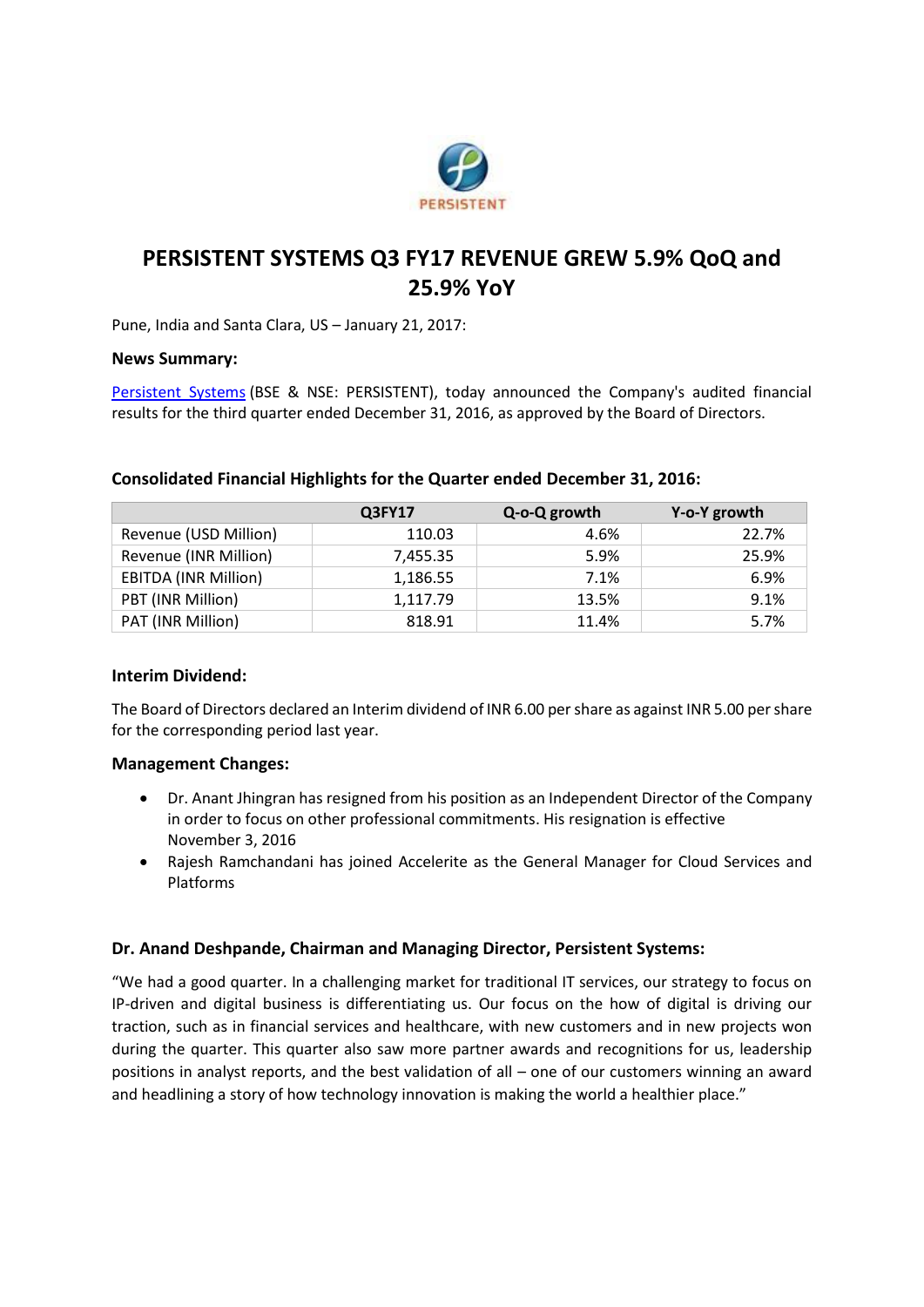"On behalf of the board of directors, we thank Dr. Anant Jhingran for his strategic guidance and his contributions to Persistent Systems. Anant's counsel and advice to all of us during the five years he served as an independent director on the board has been invaluable. We wish him all the very best for the future."

# **Business Highlights, Awards, and Recognitions:**

- Recognized as 'Salesforce Platinum Consulting Partner', a reflection of our growing strength and market success
- Named by IBM as the 'Worldwide Watson Internet of Things Innovative Business Partner of the Year' at the IBM World of Watson 2016 Business Partner Awards
- Project engagement with Biocomplexity Institute of Virginia Tech wins the prestigious Constellation Research Super Nova award in the 'Data to Decisions' category, and forms the basis of a case study and report highlighting the role and value of collaborating with Persistent on this ambitious and innovative project
- Cited as a Leader among BPM Service Providers in 'The Forrester Wave™: BPM Service Providers, Q4 2016' report
- Positioned in the leadership zone of Zinnov Zones 2016 Product Engineering Services for the categories of 'Enterprise Software' and 'Consumer Software'
- Organizing partner for Smart India Hackathon 2017, the largest-ever hackathon with over 6700 technical institutions and 25 government departments across India participating to accelerate the Digital India movement

# **New Wins during the Quarter:**

- Developing a digital platform for US-based licensed collectibles company to drive a direct-toconsumer business model
- Building a Salesforce Service Cloud solution for a Fortune 500 healthcare company, chosen for strong focus on healthcare digital transformation, deep Salesforce expertise, and pre-built industry-specific accelerators
- Digital transformation of retail credit origination system for a multibillion-dollar financial services group in the Middle-East, leveraging expertise in financial services and digital business automation on the Appian platform
- Extending an ongoing relationship with US based financial services group to transform their deposit services, commercial lending services, as well as their compliance and regulatory systems as part of their digital transformation
- IP-based win to provide a seamless digital experience for one of the most reputable and innovative, Fortune 500 financial services company
- Partnering with a global digital payment company for their Identity and Access Management program
- Collaborating on the design of a 'Cancer Explorer' informatics platform with a global life sciences and genomics leader
- Partnering with a pan-African financial services company in South Africa for a strategic program for new product launch program, across BPM, reporting, and user experience design